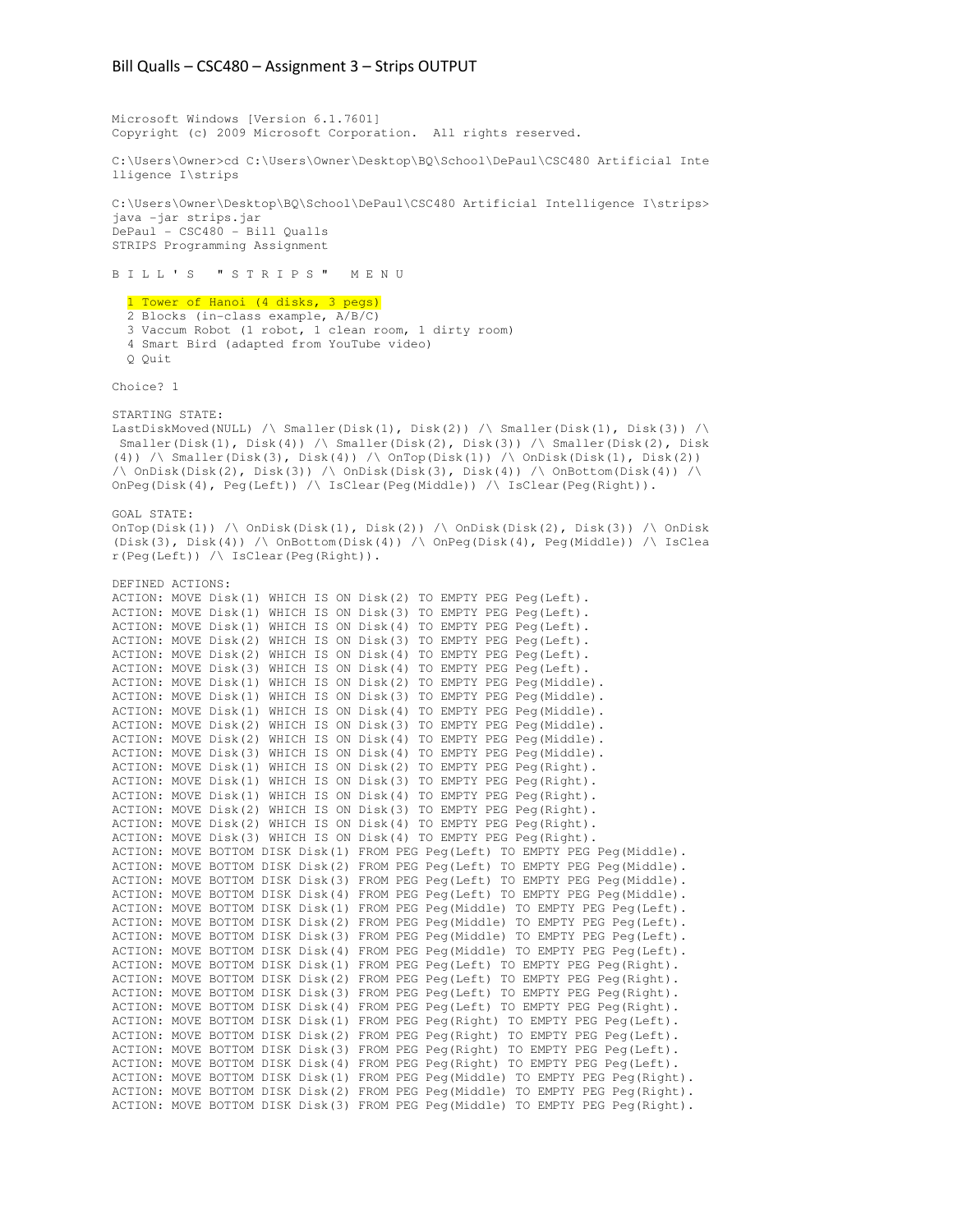ACTION: MOVE BOTTOM DISK Disk(4) FROM PEG Peg(Middle) TO EMPTY PEG Peg(Right). ACTION: MOVE BOTTOM DISK Disk(1) FROM PEG Peg(Right) TO EMPTY PEG Peg(Middle). ACTION: MOVE BOTTOM DISK Disk(2) FROM PEG Peg(Right) TO EMPTY PEG Peg(Middle). ACTION: MOVE BOTTOM DISK Disk(3) FROM PEG Peg(Right) TO EMPTY PEG Peg(Middle). ACTION: MOVE BOTTOM DISK Disk(4) FROM PEG Peg(Right) TO EMPTY PEG Peg(Middle). ACTION: MOVE Disk(1) WHICH IS ON Disk(2) TO ON TOP OF Disk(3). ACTION: MOVE Disk(1) WHICH IS ON Disk(2) TO ON TOP OF Disk(4). ACTION: MOVE Disk(1) WHICH IS ON Disk(3) TO ON TOP OF Disk(2). ACTION: MOVE Disk(1) WHICH IS ON Disk(3) TO ON TOP OF Disk(4). ACTION: MOVE Disk(1) WHICH IS ON Disk(4) TO ON TOP OF Disk(2). ACTION: MOVE Disk(1) WHICH IS ON Disk(4) TO ON TOP OF Disk(3). ACTION: MOVE Disk(2) WHICH IS ON Disk(3) TO ON TOP OF Disk(4). ACTION: MOVE Disk(2) WHICH IS ON Disk(4) TO ON TOP OF Disk(3). ACTION: MOVE Disk(1) WHICH IS BOTTOM OF PEG Peg(Right) TO ON TOP OF Disk(2). ACTION: MOVE Disk(1) WHICH IS BOTTOM OF PEG Peg(Right) TO ON TOP OF Disk(3). ACTION: MOVE Disk(1) WHICH IS BOTTOM OF PEG Peg(Right) TO ON TOP OF Disk(4). ACTION: MOVE Disk(2) WHICH IS BOTTOM OF PEG Peg(Right) TO ON TOP OF Disk(3). ACTION: MOVE Disk(2) WHICH IS BOTTOM OF PEG Peg(Right) TO ON TOP OF Disk(4). ACTION: MOVE Disk(3) WHICH IS BOTTOM OF PEG Peg(Right) TO ON TOP OF Disk(4). ACTION: MOVE Disk(1) WHICH IS BOTTOM OF PEG Peg(Middle) TO ON TOP OF Disk(2). ACTION: MOVE Disk(1) WHICH IS BOTTOM OF PEG Peg(Middle) TO ON TOP OF Disk(3). ACTION: MOVE Disk(1) WHICH IS BOTTOM OF PEG Peg(Middle) TO ON TOP OF Disk(4). ACTION: MOVE Disk(2) WHICH IS BOTTOM OF PEG Peg(Middle) TO ON TOP OF Disk(3). ACTION: MOVE Disk(2) WHICH IS BOTTOM OF PEG Peg(Middle) TO ON TOP OF Disk(4). ACTION: MOVE Disk(3) WHICH IS BOTTOM OF PEG Peg(Middle) TO ON TOP OF Disk(4). ACTION: MOVE Disk(1) WHICH IS BOTTOM OF PEG Peg(Left) TO ON TOP OF Disk(2). ACTION: MOVE Disk(1) WHICH IS BOTTOM OF PEG Peg(Left) TO ON TOP OF Disk(3). ACTION: MOVE Disk(1) WHICH IS BOTTOM OF PEG Peg(Left) TO ON TOP OF Disk(4). ACTION: MOVE Disk(2) WHICH IS BOTTOM OF PEG Peg(Left) TO ON TOP OF Disk(3). ACTION: MOVE Disk(2) WHICH IS BOTTOM OF PEG Peg(Left) TO ON TOP OF Disk(4). ACTION: MOVE Disk(3) WHICH IS BOTTOM OF PEG Peg(Left) TO ON TOP OF Disk(4).

```
GO!
```
SOLUTION FOUND: 1 [3] ACTION: MOVE Disk(1) WHICH IS ON Disk(2) TO EMPTY PEG Peg(Right). 2 [5] ACTION: MOVE Disk(2) WHICH IS ON Disk(3) TO EMPTY PEG Peg(Middle). 3 [8] ACTION: MOVE Disk(1) WHICH IS BOTTOM OF PEG Peg(Right) TO ON TOP OF Di sk(2). 4 [12] ACTION: MOVE Disk(3) WHICH IS ON Disk(4) TO EMPTY PEG Peg(Right). 5 [19] ACTION: MOVE Disk(1) WHICH IS ON Disk(2) TO ON TOP OF Disk(4). 6 [27] ACTION: MOVE Disk(2) WHICH IS BOTTOM OF PEG Peg(Middle) TO ON TOP OF Disk(3). 7 [41] ACTION: MOVE Disk(1) WHICH IS ON Disk(4) TO ON TOP OF Disk(2). 8 [56] ACTION: MOVE BOTTOM DISK Disk(4) FROM PEG Peg(Left) TO EMPTY PEG Peg( Middle). 9 [81] ACTION: MOVE Disk(1) WHICH IS ON Disk(2) TO ON TOP OF Disk(4). 10 [109] ACTION: MOVE Disk(2) WHICH IS ON Disk(3) TO EMPTY PEG Peg(Left). 11 [158] ACTION: MOVE Disk(1) WHICH IS ON Disk(4) TO ON TOP OF Disk(2). 12 [214] ACTION: MOVE Disk(3) WHICH IS BOTTOM OF PEG Peg(Right) TO ON TOP OF  $Dist(4).$ <br>13 [312] ACTION: MOVE Disk(1) WHICH IS ON Disk(2) TO EMPTY PEG Peg(Right). 14 [423] ACTION: MOVE Disk(2) WHICH IS BOTTOM OF PEG Peg(Left) TO ON TOP OF Disk(3). 15 [617] ACTION: MOVE Disk(1) WHICH IS BOTTOM OF PEG Peg(Right) TO ON TOP OF Disk(2).

LastDiskMoved(Disk(1)) /\ Smaller(Disk(1), Disk(2)) /\ Smaller(Disk(1), Disk(3)) /\ Smaller(Disk(1), Disk(4)) /\ Smaller(Disk(2), Disk(3)) /\ Smaller(Disk(2), D isk(4)) /\ Smaller(Disk(3), Disk(4)) /\ OnTop(Disk(1)) /\ OnBottom(Disk(4)) /\ O nPeg(Disk(4), Peg(Middle)) /\ OnDisk(Disk(3), Disk(4)) /\ IsClear(Peg(Left)) /\ OnDisk(Disk(2), Disk(3)) / \ IsClear(Peg(Right)) / \ OnDisk(Disk(1), Disk(2)).

B I L L ' S " S T R I P S " M E N U

 1 Tower of Hanoi (4 disks, 3 pegs) 2 Blocks (in-class example, A/B/C) 3 Vaccum Robot (1 robot, 1 clean room, 1 dirty room) 4 Smart Bird (adapted from YouTube video) Q Quit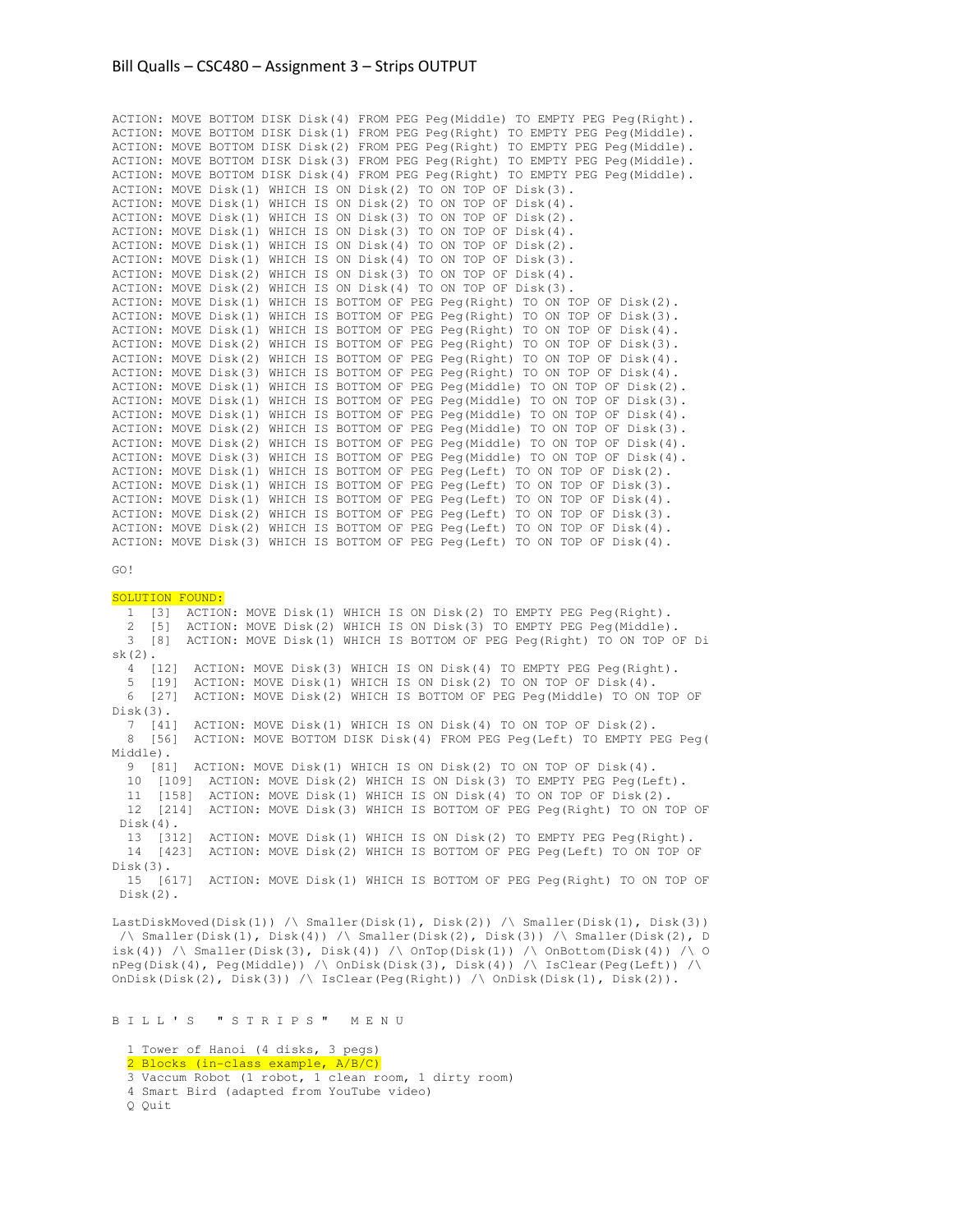Choice? 2

STARTING STATE: On(Block(B), Table) /\ On(Block(A), Table) /\ On(Block(C), Block(A)) /\ Clear(Bl ock(B)) /\ Clear(Block(C)). GOAL STATE: On(Block(A), Block(B)) /\ On(Block(B), Block(C)) /\ On(Block(C), Table) /\ Clear (Block(A)). DEFINED ACTIONS: ACTION: MOVE Block(A) FROM Block(B) TO Table. ACTION: MOVE Block(A) FROM Block(C) TO Table. ACTION: MOVE Block(B) FROM Block(A) TO Table. ACTION: MOVE Block(B) FROM Block(C) TO Table. ACTION: MOVE Block(C) FROM Block(A) TO Table. ACTION: MOVE Block(C) FROM Block(B) TO Table. ACTION: MOVE Block(A) FROM Table TO Block(B). ACTION: MOVE Block(A) FROM Table TO Block(C). ACTION: MOVE Block(B) FROM Table TO Block(A). ACTION: MOVE Block(B) FROM Table TO Block(C). ACTION: MOVE Block(C) FROM Table TO Block(A). ACTION: MOVE Block(C) FROM Table TO Block(B). GO! SOLUTION FOUND: 1 [831] ACTION: MOVE Block(C) FROM Block(A) TO Table. 2 [836] ACTION: MOVE Block(B) FROM Table TO Block(C). 3 [847] ACTION: MOVE Block(A) FROM Table TO Block(B). On(Block(C), Table) /\ Clear(Block(A)) /\ On(Block(B), Block(C)) /\ On(Block(A), Block(B)). B I L L ' S " S T R I P S " M E N U 1 Tower of Hanoi (4 disks, 3 pegs) 2 Blocks (in-class example, A/B/C) 3 Vaccum Robot (1 robot, 1 clean room, 1 dirty room) 4 Smart Bird (adapted from YouTube video) Q Quit Choice? 3 STARTING STATE: In(Robot(Robbie),  $Room(1)$  / isClean(Room(1)) / isDirty(Room(2)). GOAL STATE: isClean(Room(1)) /\ isClean(Room(2)). DEFINED ACTIONS: ACTION: MOVE Robot(Robbie) FROM Room(1) TO Room(2). ACTION: MOVE Robot(Robbie) FROM Room(2) TO Room(1). ACTION: CLEAN Robot(Robbie) ROOM Room(1). ACTION: CLEAN Robot(Robbie) ROOM Room(2). GO! SOLUTION FOUND: 1 [882] ACTION: MOVE Robot(Robbie) FROM Room(1) TO Room(2). 2 [884] ACTION: CLEAN Robot(Robbie) ROOM Room(2).  $isClean(Room(1))$  / \ In(Robot(Robbie), Room(2)) / \ isClean(Room(2)). B I L L ' S " S T R I P S " M E N U 1 Tower of Hanoi (4 disks, 3 pegs) 2 Blocks (in-class example, A/B/C)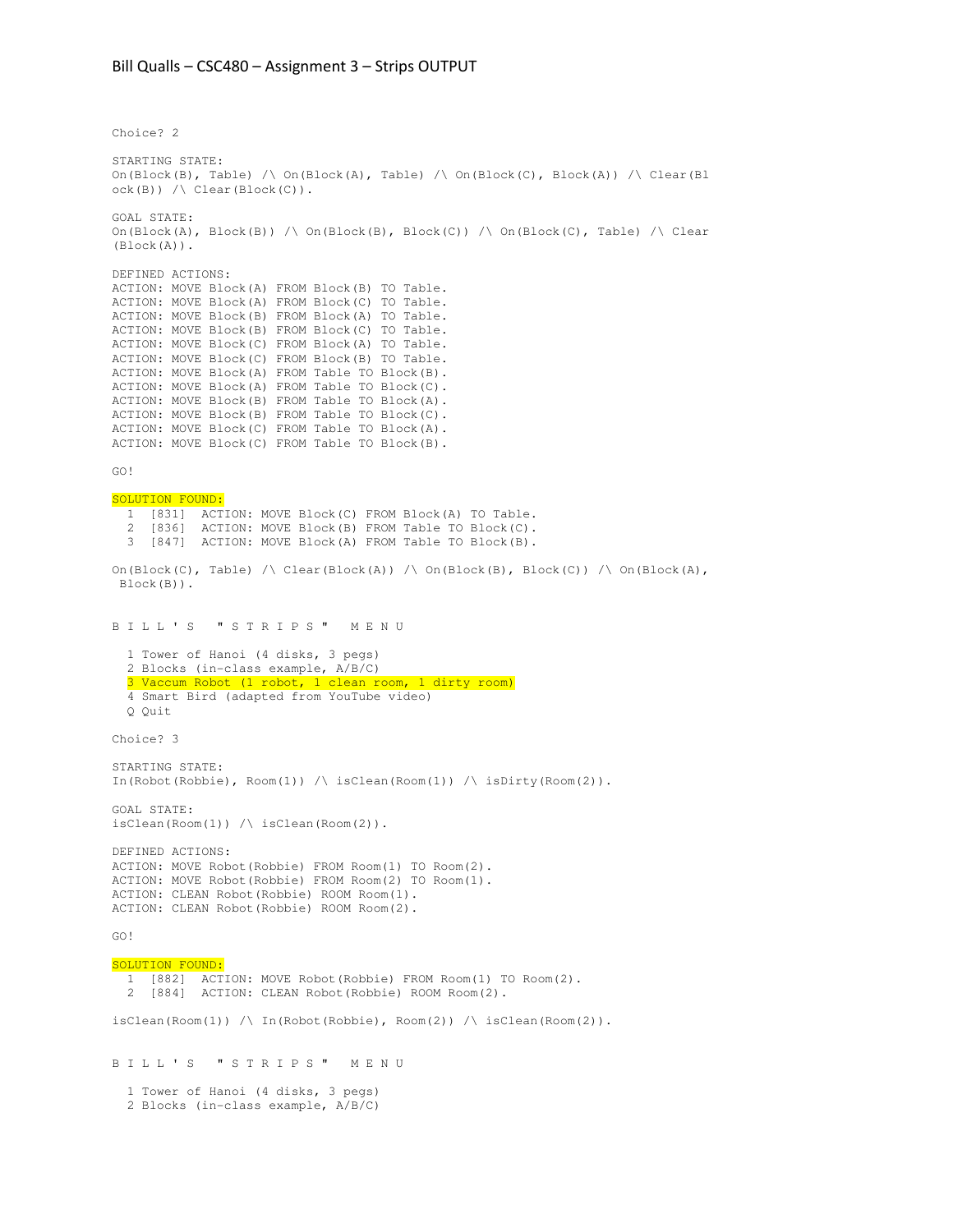```
 3 Vaccum Robot (1 robot, 1 clean room, 1 dirty room) 
   4 Smart Bird (adapted from YouTube video) 
   Q Quit 
Choice? 4
STARTING STATE: 
In(Empty, Beak) /\ In(Rope, Perch) /\ In(Stick(Short), Rope) /\ In(Stone(1), Box 
(1)) /\ In(Stone(2), Box(2)) /\ In(Stone(3), Box(3)) /\ In(Stick(Long), Box(4))
\sqrt{2} In(Treat, Box(5)).
GOAL STATE: 
In(Treat, Beak). 
DEFINED ACTIONS: 
ACTION: GET Stone(1) FROM Box(1). 
ACTION: GET Stone(2) FROM Box(2). 
ACTION: GET Stone(3) FROM Box(3). 
ACTION: PLACE Stone(1) IN Box(4). 
ACTION: PLACE Stone(2) IN Box(4). 
ACTION: PLACE Stone(3) IN Box(4). 
ACTION: GET Stick(Short) FROM Rope. 
ACTION: GET Stick(Long) FROM Box(4). 
ACTION: GET Treat FROM Box(5). 
ACTION: PLACE Stone(1) ON Table. 
ACTION: PLACE Stone(2) ON Table. 
ACTION: PLACE Stone(3) ON Table. 
ACTION: PLACE Stick(Short) ON Table. 
ACTION: PLACE Stick(Long) ON Table. 
ACTION: PICKUP Stone(1) FROM Table. 
ACTION: PICKUP Stone(2) FROM Table. 
ACTION: PICKUP Stone(3) FROM Table. 
ACTION: PICKUP Stick(Short) FROM Table. 
ACTION: PICKUP Stick(Long) FROM Table. 
ACTION: PICKUP Treat FROM Table. 
GO! 
SOLUTION FOUND:
  1 [887] ACTION: GET Stick(Short) FROM Rope.<br>2 [888] ACTION: GET Stone(1) FROM Box(1)
 2 [888] ACTION: GET Stone(1) FROM Box(1). 
 3 [892] ACTION: GET Stone(2) FROM Box(2). 
   4 [902] ACTION: GET Stone(3) FROM Box(3). 
   5 [924] ACTION: PLACE Stick(Short) ON Table. 
 6 [973] ACTION: PICKUP Stone(1) FROM Table. 
 7 [1082] ACTION: PLACE Stone(1) IN Box(4). 
   8 [1320] ACTION: PICKUP Stone(2) FROM Table. 
 9 [1888] ACTION: PLACE Stone(2) IN Box(4). 
 10 [3029] ACTION: PICKUP Stone(3) FROM Table. 
   11 [5922] ACTION: PLACE Stone(3) IN Box(4). 
   12 [11332] ACTION: GET Stick(Long) FROM Box(4).
   13 [25551] ACTION: PICKUP Stick(Long) FROM Table. 
   14 [50902] ACTION: GET Treat FROM Box(5). 
   15 [118506] ACTION: PLACE Stick(Long) ON Table.
   16 [235663] ACTION: PICKUP Treat FROM Table. 
In(Rope, Perch) /\ In(Stick(Short), Table) /\ In(Stone(1), Box(4)) /\ In(Stone(2)
```
),  $Box(4))$  / In(Stone(3),  $Box(4))$  / In(Stick(Long), Table) / In(Treat, Beak).

B I L L ' S " S T R I P S " M E N U

 1 Tower of Hanoi (4 disks, 3 pegs) 2 Blocks (in-class example, A/B/C) 3 Vaccum Robot (1 robot, 1 clean room, 1 dirty room) 4 Smart Bird (adapted from YouTube video) Q Quit

Choice? q